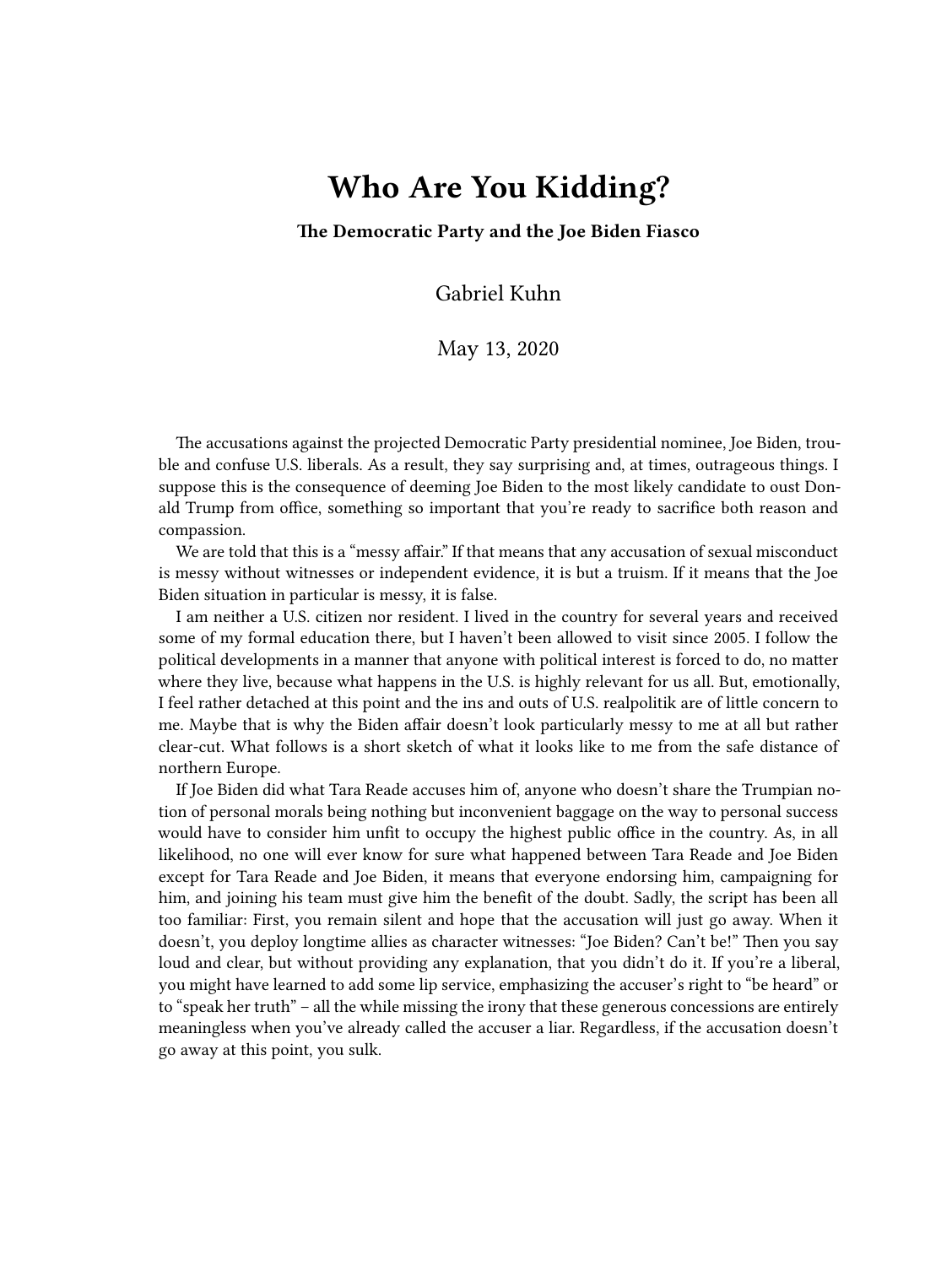The fact that it is hypocritical of conservative pundits to call Joe Biden and his supporters hypocrites doesn't change the fact that they are. Given the reactions of prominent Democrats to similar accusations of political opponents, they have exactly two options in this case if they want to maintain at least some level of integrity. The first is to give the benefit of the doubt to Tara Reade, not Joe Biden. The second is to concede that matters such as these are messier than what they made them out to be under different circumstances. I have not seen much of either in Democratic Party ranks, and none in the "establishment." Instead, we are served a mixture of denial, hand-wringing, and verbiage.

Meanwhile, the public doesn't even get to hear the least it deserves. We know that something out of the ordinary must have happened during Tara Reade's spell at Biden's office, otherwise she wouldn't have disappeared at short notice. If the reason wasn't the one she claims it was, which one was it? To declare without end that no one among Biden's staff was aware of anything related to this is laughable and no better than what we are used to hearing from Trump circles. By not offering its own version of the story, the Biden camp sends one message only: "Please, *please*, let us move on to other things!" Hardly satisfying for a party that wants us to believe that it can do so much better for America than the vicious clown in office now.

In a *New York Times* piece titled "I believe Tara Reade. I'm Voting for Joe Biden Anyway", Linda Hirshman conveyed a simple message: Like it or not, Joe Biden will be the Democratic nominee, he is better than Donald Trump, and so we have no choice but vote for him, no matter what happened to Tara Reade. I think there are good reasons to disagree with this conclusion, but at least it is honest and coherent. Yet, it doesn't resolve what might be the most disturbing political aspect of this sad affair, namely the Democratic Party's apparent belief that their best shot at replacing the most ludicrous president in U.S. history is to field a 77-year old white Washington veteran with – to say the least – a dubious relationship with both women and the truth. Really? This is the best you can do? In that case, no matter the outcome of the next presidential elections, you have already lost.